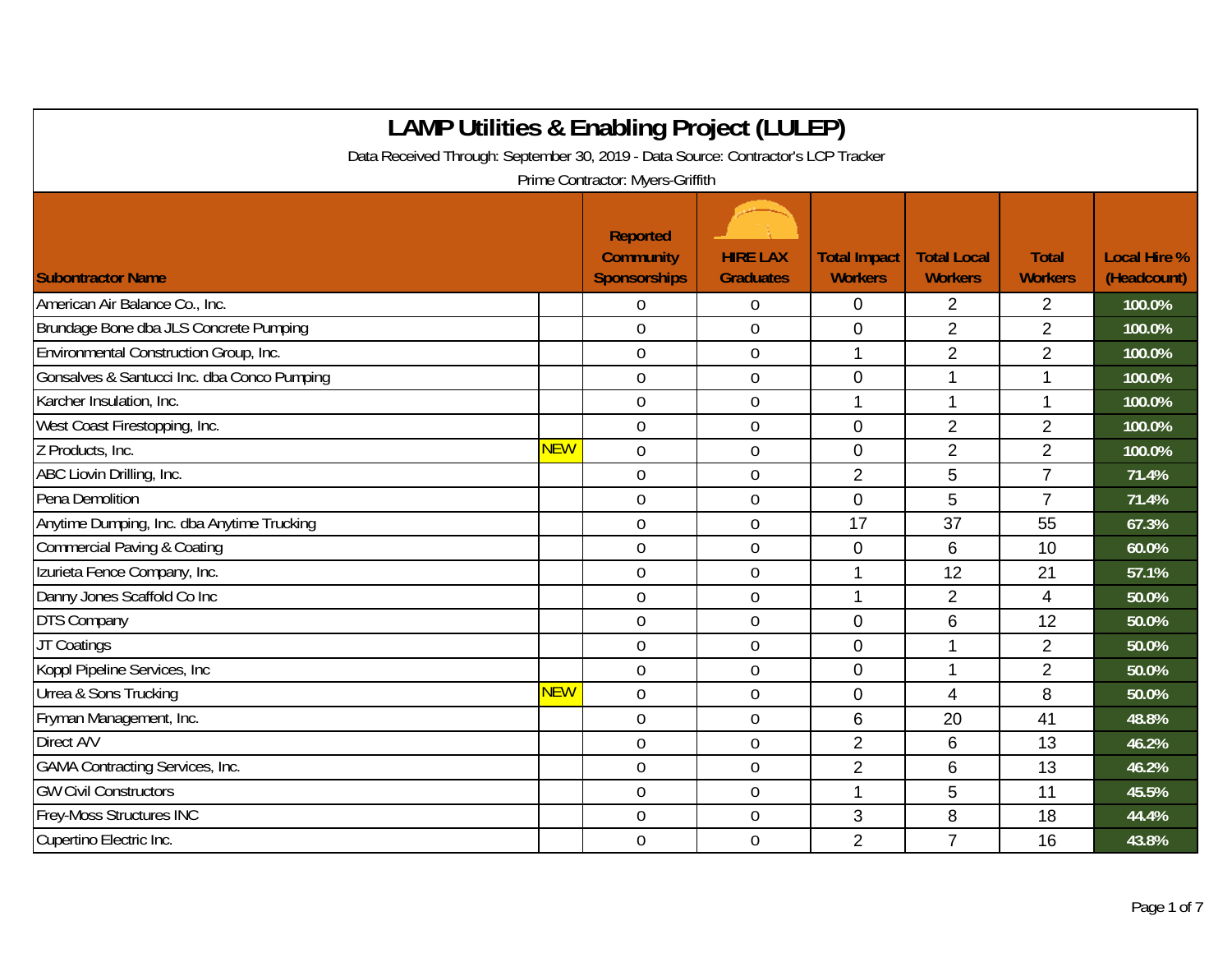| <b>LAMP Utilities &amp; Enabling Project (LULEP)</b><br>Data Received Through: September 30, 2019 - Data Source: Contractor's LCP Tracker<br>Prime Contractor: Myers-Griffith |                                                            |                                     |                                       |                                      |                                |                                    |  |  |  |
|-------------------------------------------------------------------------------------------------------------------------------------------------------------------------------|------------------------------------------------------------|-------------------------------------|---------------------------------------|--------------------------------------|--------------------------------|------------------------------------|--|--|--|
| <b>Subontractor Name</b>                                                                                                                                                      | <b>Reported</b><br><b>Community</b><br><b>Sponsorships</b> | <b>HIRE LAX</b><br><b>Graduates</b> | <b>Total Impact</b><br><b>Workers</b> | <b>Total Local</b><br><b>Workers</b> | <b>Total</b><br><b>Workers</b> | <b>Local Hire %</b><br>(Headcount) |  |  |  |
| Miranda Logistics Enterprise                                                                                                                                                  | $\Omega$                                                   | $\overline{0}$                      | 6                                     | 41                                   | 94                             | 43.6%                              |  |  |  |
| <b>Axion Group</b>                                                                                                                                                            | $\mathbf 0$                                                | $\mathbf 0$                         | $\mathbf 0$                           | 3                                    | $\overline{7}$                 | 42.9%                              |  |  |  |
| J.V Land Clearing Co., Inc.                                                                                                                                                   | $\mathbf 0$                                                | $\boldsymbol{0}$                    | 1                                     | $6\phantom{1}$                       | 14                             | 42.9%                              |  |  |  |
| Steve Bubalo Construction Co                                                                                                                                                  | $\mathbf 0$                                                | $\overline{0}$                      | 6                                     | 12                                   | 28                             | 42.9%                              |  |  |  |
| 24 Hour Sweeping Inc A                                                                                                                                                        | $\overline{0}$                                             | $\overline{0}$                      | 1                                     | 5                                    | 12                             | 41.7%                              |  |  |  |
| A1 Management & Inspection, Inc.                                                                                                                                              | $\overline{0}$                                             | $\mathbf 0$                         | 1                                     | $\overline{2}$                       | 5                              | 40.0%                              |  |  |  |
| Alert Insulation Co., Inc.                                                                                                                                                    | $\mathbf 0$                                                | $\mathbf 0$                         | $\mathbf 0$                           | 4                                    | 10                             | 40.0%                              |  |  |  |
| Pan-Pacific Mechanical                                                                                                                                                        | $\mathbf 0$                                                | $\mathbf 0$                         | $\mathbf 0$                           | $\overline{2}$                       | 5                              | 40.0%                              |  |  |  |
| Terra Pave, Inc.                                                                                                                                                              | $\mathbf 0$                                                | $\pmb{0}$                           | 1                                     | $\overline{4}$                       | 10                             | 40.0%                              |  |  |  |
| Wagner Engineering & Survey, Inc.                                                                                                                                             | $\mathbf 0$                                                | $\mathbf 0$                         | $\mathbf 0$                           | 8                                    | 20                             | 40.0%                              |  |  |  |
| Comet Electric, Inc.                                                                                                                                                          | $\overline{0}$                                             | $\mathbf 0$                         | 1                                     | 32                                   | 82                             | 39.0%                              |  |  |  |
| Birdi & Associates, Inc.                                                                                                                                                      | $\mathbf 0$                                                | $\boldsymbol{0}$                    | $\overline{2}$                        | 5                                    | 13                             | 38.5%                              |  |  |  |
| Resource Environmental, Inc.                                                                                                                                                  | $\mathbf 0$                                                | $\overline{0}$                      | $\overline{2}$                        | 18                                   | 47                             | 38.3%                              |  |  |  |
| ISEC, Inc.                                                                                                                                                                    | $\mathbf 0$                                                | $\boldsymbol{0}$                    | $\overline{2}$                        | 16                                   | 42                             | 38.1%                              |  |  |  |
| B & D Equipment Rental, Inc.                                                                                                                                                  | $\mathbf 0$                                                | $\boldsymbol{0}$                    | $\mathbf 0$                           | 14                                   | 37                             | 37.8%                              |  |  |  |
| Building Electronic Controls, Inc.                                                                                                                                            | $\overline{0}$                                             | $\overline{0}$                      | $\overline{0}$                        | 3                                    | 8                              | 37.5%                              |  |  |  |
| Corradini Corp.                                                                                                                                                               | $\overline{0}$                                             | $0\,$                               | 1                                     | 4                                    | 11                             | 36.4%                              |  |  |  |
| GGG Demolition, Inc.                                                                                                                                                          | $\mathbf 0$                                                | $\boldsymbol{0}$                    | $\mathbf 0$                           | 4                                    | 11                             | 36.4%                              |  |  |  |
| Psomas                                                                                                                                                                        | $\mathbf 0$                                                | $\mathbf 0$                         | $\overline{0}$                        | $\overline{4}$                       | 11                             | 36.4%                              |  |  |  |
| <b>Griffith Company</b>                                                                                                                                                       | $\overline{2}$                                             | $\mathbf{1}$                        | 13                                    | 59                                   | 164                            | 36.0%                              |  |  |  |
| <b>Red Hawk Services</b>                                                                                                                                                      | $\mathbf 0$                                                | $\boldsymbol{0}$                    | 3                                     | $6\phantom{1}6$                      | 17                             | 35.3%                              |  |  |  |
| <b>Taft Electric Company</b>                                                                                                                                                  | $\overline{0}$                                             | $\mathbf 0$                         | 6                                     | 13                                   | 37                             | 35.1%                              |  |  |  |
| Myers & Sons Griffith, JV                                                                                                                                                     | 3                                                          | $\overline{2}$                      | 10                                    | 60                                   | 173                            | 34.7%                              |  |  |  |
| Global Modular Inc.                                                                                                                                                           | $\mathbf 0$                                                | $\boldsymbol{0}$                    | $\mathbf 0$                           | 3                                    | 9                              | 33.3%                              |  |  |  |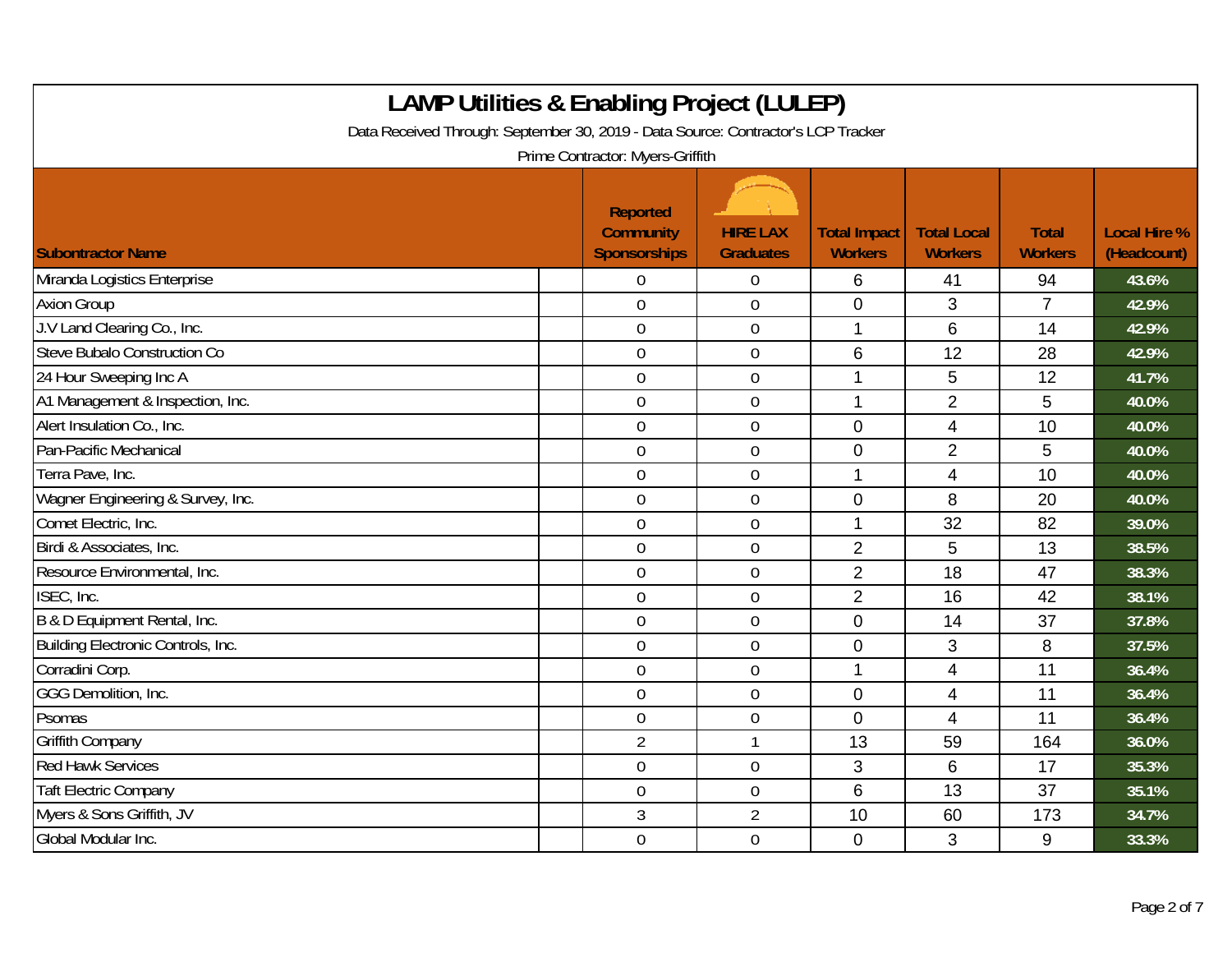| <b>LAMP Utilities &amp; Enabling Project (LULEP)</b><br>Data Received Through: September 30, 2019 - Data Source: Contractor's LCP Tracker<br>Prime Contractor: Myers-Griffith |                                                            |                                     |                                       |                                      |                                |                                    |  |  |  |
|-------------------------------------------------------------------------------------------------------------------------------------------------------------------------------|------------------------------------------------------------|-------------------------------------|---------------------------------------|--------------------------------------|--------------------------------|------------------------------------|--|--|--|
| <b>Subontractor Name</b>                                                                                                                                                      | <b>Reported</b><br><b>Community</b><br><b>Sponsorships</b> | <b>HIRE LAX</b><br><b>Graduates</b> | <b>Total Impact</b><br><b>Workers</b> | <b>Total Local</b><br><b>Workers</b> | <b>Total</b><br><b>Workers</b> | <b>Local Hire %</b><br>(Headcount) |  |  |  |
| <b>Planet Green Environmental</b>                                                                                                                                             | $\Omega$                                                   | $\boldsymbol{0}$                    | 0                                     | 1                                    | 3                              | 33.3%                              |  |  |  |
| Royal Electric Company                                                                                                                                                        | $\overline{0}$                                             | $\mathbf 0$                         | $\overline{0}$                        | 1                                    | 3                              | 33.3%                              |  |  |  |
| Techniquex, Inc.                                                                                                                                                              | $\mathbf 0$                                                | $\boldsymbol{0}$                    | $\overline{0}$                        | $\overline{2}$                       | 6                              | 33.3%                              |  |  |  |
| Versatile Coatings Inc.                                                                                                                                                       | $\mathbf 0$                                                | $\boldsymbol{0}$                    | $\mathbf 0$                           | $\overline{4}$                       | 12                             | 33.3%                              |  |  |  |
| Crown Fence Co                                                                                                                                                                | $\mathbf 0$                                                | $\mathbf 0$                         | 1                                     | 13                                   | 40                             | 32.5%                              |  |  |  |
| <b>Concrete Coring Company</b>                                                                                                                                                | $\mathbf 0$                                                | $\mathbf 0$                         | 1                                     | 9                                    | 28                             | 32.1%                              |  |  |  |
| Matrix Environmental, Inc.                                                                                                                                                    | $\overline{0}$                                             | $\mathbf 0$                         | 1                                     | 8                                    | 25                             | 32.0%                              |  |  |  |
| Myers & Sons Construction LP                                                                                                                                                  | $\mathbf 0$                                                | $\boldsymbol{0}$                    | 1                                     | 13                                   | 41                             | 31.7%                              |  |  |  |
| Rosendin Electric                                                                                                                                                             | $\overline{0}$                                             | $\boldsymbol{0}$                    | 3                                     | 8                                    | 27                             | 29.6%                              |  |  |  |
| Anderson Charnesky Structural Steel, Inc.                                                                                                                                     | $\mathbf 0$                                                | $\mathbf 0$                         | $\mathbf 0$                           | $\overline{2}$                       | $\overline{7}$                 | 28.6%                              |  |  |  |
| CMB Structures, Inc.                                                                                                                                                          | $\overline{0}$                                             | $\overline{0}$                      | $\overline{0}$                        | $\overline{2}$                       | $\overline{7}$                 | 28.6%                              |  |  |  |
| N-U Enterprise                                                                                                                                                                | $\mathbf 0$                                                | $\boldsymbol{0}$                    |                                       | 8                                    | 28                             | 28.6%                              |  |  |  |
| <b>SC Building Materials</b>                                                                                                                                                  | $\mathbf 0$                                                | $\mathbf 0$                         | 1                                     | $\overline{2}$                       | $\overline{7}$                 | 28.6%                              |  |  |  |
| <b>Wilson &amp; Hampton Painting Contractors</b>                                                                                                                              | $\overline{0}$                                             | $\mathbf 0$                         | 1                                     | $\overline{2}$                       | $\overline{7}$                 | 28.6%                              |  |  |  |
| <b>ABC Resources</b>                                                                                                                                                          | $\mathbf 0$                                                | $\mathbf 0$                         | $\overline{4}$                        | $\overline{7}$                       | 26                             | 26.9%                              |  |  |  |
| Max Out Inc.                                                                                                                                                                  | $\mathbf 0$                                                | $\boldsymbol{0}$                    | $\overline{4}$                        | 9                                    | 34                             | 26.5%                              |  |  |  |
| AMPCO Landscape, Inc.                                                                                                                                                         | $\overline{0}$                                             | $\mathbf 0$                         | $\overline{0}$                        | $\overline{2}$                       | 8                              | 25.0%                              |  |  |  |
| <b>DC Traffic Control</b>                                                                                                                                                     | $\mathbf 0$                                                | $\mathbf 0$                         | $\mathbf 0$                           | $\overline{2}$                       | 8                              | 25.0%                              |  |  |  |
| DFS Flooring Inc.                                                                                                                                                             | $\overline{0}$                                             | $\mathbf 0$                         | $\mathbf{1}$                          | 1                                    | 4                              | 25.0%                              |  |  |  |
| Mike Hixson Backhoe Service, Inc.                                                                                                                                             | $\mathbf 0$                                                | $\boldsymbol{0}$                    | $\mathbf 0$                           | $\overline{2}$                       | 8                              | 25.0%                              |  |  |  |
| RMA Group, Inc.                                                                                                                                                               | $\mathbf 0$                                                | $\boldsymbol{0}$                    | 3                                     | 5                                    | 20                             | 25.0%                              |  |  |  |
| So-Cal Insulation, Inc.                                                                                                                                                       | $\mathbf 0$                                                | $\mathbf 0$                         | $\mathbf{1}$                          | $\mathbf{1}$                         | 4                              | 25.0%                              |  |  |  |
| Twining, Inc                                                                                                                                                                  | $\overline{0}$                                             | $\mathbf 0$                         | 1                                     | $\overline{7}$                       | 28                             | 25.0%                              |  |  |  |
| <b>LNA Concrete Structures, Inc.</b>                                                                                                                                          | $\mathbf 0$                                                | $\boldsymbol{0}$                    | 1                                     | 9                                    | 37                             | 24.3%                              |  |  |  |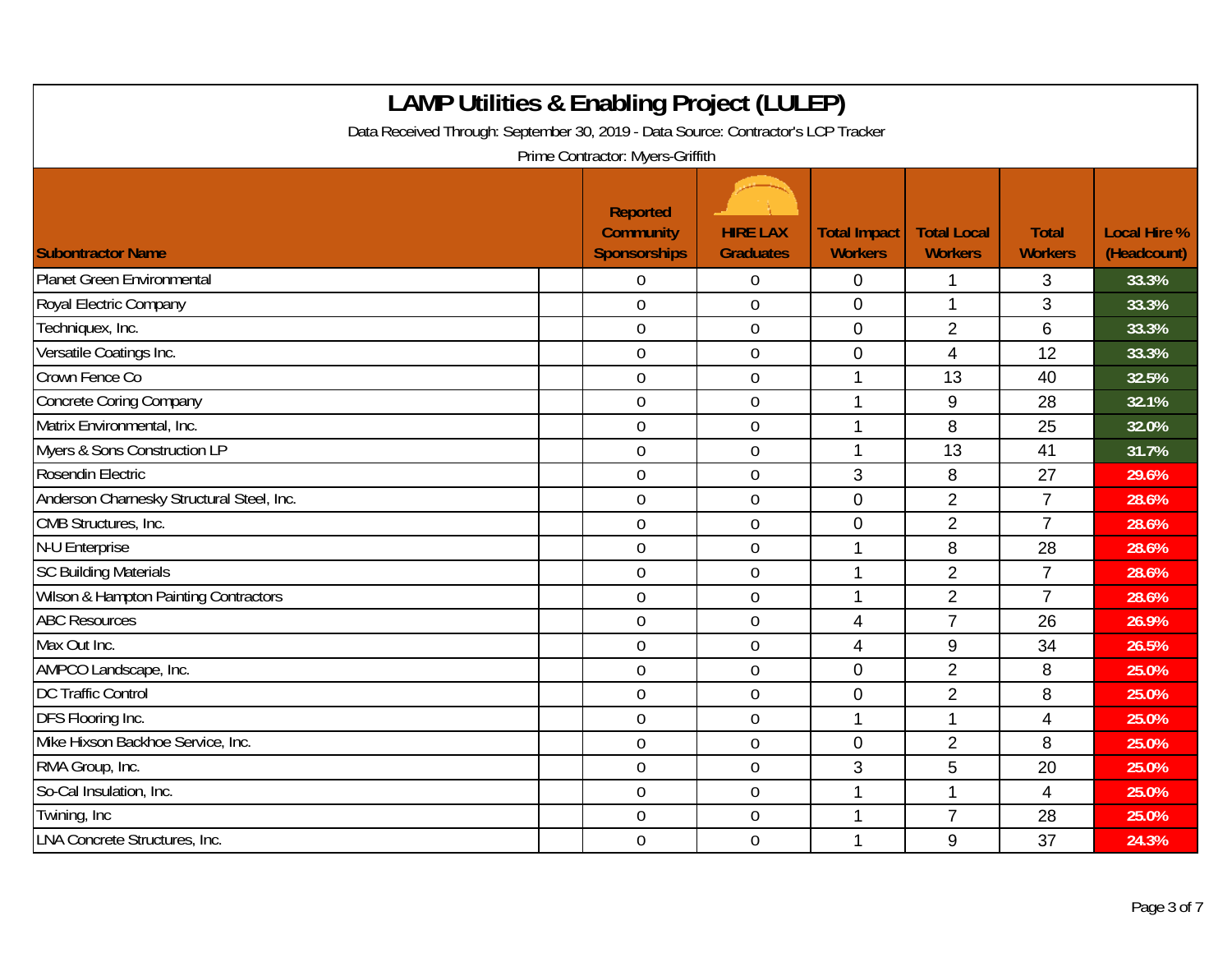| <b>LAMP Utilities &amp; Enabling Project (LULEP)</b><br>Data Received Through: September 30, 2019 - Data Source: Contractor's LCP Tracker<br>Prime Contractor: Myers-Griffith |            |                                                            |                                     |                                       |                                      |                                |                                    |  |  |
|-------------------------------------------------------------------------------------------------------------------------------------------------------------------------------|------------|------------------------------------------------------------|-------------------------------------|---------------------------------------|--------------------------------------|--------------------------------|------------------------------------|--|--|
| <b>Subontractor Name</b>                                                                                                                                                      |            | <b>Reported</b><br><b>Community</b><br><b>Sponsorships</b> | <b>HIRE LAX</b><br><b>Graduates</b> | <b>Total Impact</b><br><b>Workers</b> | <b>Total Local</b><br><b>Workers</b> | <b>Total</b><br><b>Workers</b> | <b>Local Hire %</b><br>(Headcount) |  |  |
| <b>Chief Engineering</b>                                                                                                                                                      |            | $\Omega$                                                   | $\mathbf 0$                         | $\overline{2}$                        | 11                                   | 47                             | 23.4%                              |  |  |
| Giroux Glass, Inc.                                                                                                                                                            |            | $\overline{0}$                                             | $\mathbf 0$                         | $\mathbf{0}$                          | $\overline{2}$                       | 9                              | 22.2%                              |  |  |
| Meadows Sheet Metal & Air Conditioning, Inc                                                                                                                                   |            | $\overline{0}$                                             | $\boldsymbol{0}$                    | $\overline{2}$                        | 10                                   | 45                             | 22.2%                              |  |  |
| Blois Construction, Inc.                                                                                                                                                      |            | $\mathbf 0$                                                | $\boldsymbol{0}$                    | $\overline{4}$                        | 19                                   | 86                             | 22.1%                              |  |  |
| Cosco Fire Protection, Inc.                                                                                                                                                   |            | $\overline{0}$                                             | $\mathbf 0$                         | $\mathbf{0}$                          | 5                                    | 23                             | 21.7%                              |  |  |
| Sterndahl Enterprises, Inc.                                                                                                                                                   |            | $\overline{0}$                                             | $\mathbf 0$                         | $\overline{2}$                        | 6                                    | 28                             | 21.4%                              |  |  |
| Absolute Abatement & Demolition                                                                                                                                               | <b>NEW</b> | $\mathbf 0$                                                | $\mathbf 0$                         | $\overline{0}$                        | 1                                    | 5                              | 20.0%                              |  |  |
| <b>Century Sweeping</b>                                                                                                                                                       |            | $\overline{0}$                                             | $\mathbf 0$                         | $\overline{0}$                        | 1                                    | 5                              | 20.0%                              |  |  |
| Pacific Waterproofing & Restoration, Inc.                                                                                                                                     |            | $\mathbf 0$                                                | $\boldsymbol{0}$                    | $\mathbf 0$                           | 1                                    | 5                              | 20.0%                              |  |  |
| Penhall Co                                                                                                                                                                    |            | $\mathbf 0$                                                | $\boldsymbol{0}$                    | $\mathbf 0$                           | $\mathbf{1}$                         | 5                              | 20.0%                              |  |  |
| <b>T&amp;M Construction</b>                                                                                                                                                   |            | $\overline{0}$                                             | $\mathbf 0$                         | $\overline{0}$                        | 1                                    | 5                              | 20.0%                              |  |  |
| Fehoko Concrete Inc                                                                                                                                                           |            | $\mathbf 0$                                                | $\mathbf 0$                         | $\overline{2}$                        | 4                                    | 21                             | 19.0%                              |  |  |
| Michels Pipeline Construction; a div. of Michels Corporation                                                                                                                  |            | $\mathbf 0$                                                | $\boldsymbol{0}$                    | 3                                     | 13                                   | 74                             | 17.6%                              |  |  |
| Nor Cal Pipeline Services                                                                                                                                                     |            | $\overline{0}$                                             | $\mathbf 0$                         | 1                                     | $\overline{7}$                       | 40                             | 17.5%                              |  |  |
| Bali Construction, Inc.                                                                                                                                                       |            | $\mathbf 0$                                                | $\mathbf 0$                         | 3                                     | 10                                   | 58                             | 17.2%                              |  |  |
| <b>Sully-Miller Contracting Company</b>                                                                                                                                       |            | $\mathbf 0$                                                | $\mathbf 0$                         | $\mathbf 0$                           | 10                                   | 58                             | 17.2%                              |  |  |
| Crosstown Electrical & Data, Inc.                                                                                                                                             |            | $\overline{0}$                                             | $\mathbf 0$                         | $\overline{0}$                        | $\overline{2}$                       | 12                             | 16.7%                              |  |  |
| <b>Granstrom Masonry Inc</b>                                                                                                                                                  |            | $\mathbf 0$                                                | $\mathbf 0$                         | $\overline{0}$                        | $\mathbf 1$                          | 6                              | 16.7%                              |  |  |
| Kato Landscape, Inc.                                                                                                                                                          |            | $\mathbf 0$                                                | $\mathbf 0$                         | 1                                     | $\overline{2}$                       | 12                             | 16.7%                              |  |  |
| Smithson Electric, Inc.                                                                                                                                                       |            | $\mathbf 0$                                                | $\mathbf 0$                         | $\mathbf 0$                           | 1                                    | 6                              | 16.7%                              |  |  |
| Southcoast Acoustical Interiors, Inc.                                                                                                                                         |            | $\mathbf 0$                                                | $\mathbf 0$                         | $\overline{0}$                        | 3                                    | 18                             | 16.7%                              |  |  |
| Traffic Management Inc.                                                                                                                                                       |            | $\mathbf 0$                                                | $\mathbf 0$                         | $\mathbf 0$                           | 1                                    | 6                              | 16.7%                              |  |  |
| Util-Locate                                                                                                                                                                   |            | $\mathbf 0$                                                | $\mathbf 0$                         | 1                                     | 1                                    | 6                              | 16.7%                              |  |  |
| BC Rentals, Inc. dba BC Traffic Specialist                                                                                                                                    |            | $\overline{0}$                                             | $\mathbf 0$                         | $\overline{0}$                        | 3                                    | 20                             | 15.0%                              |  |  |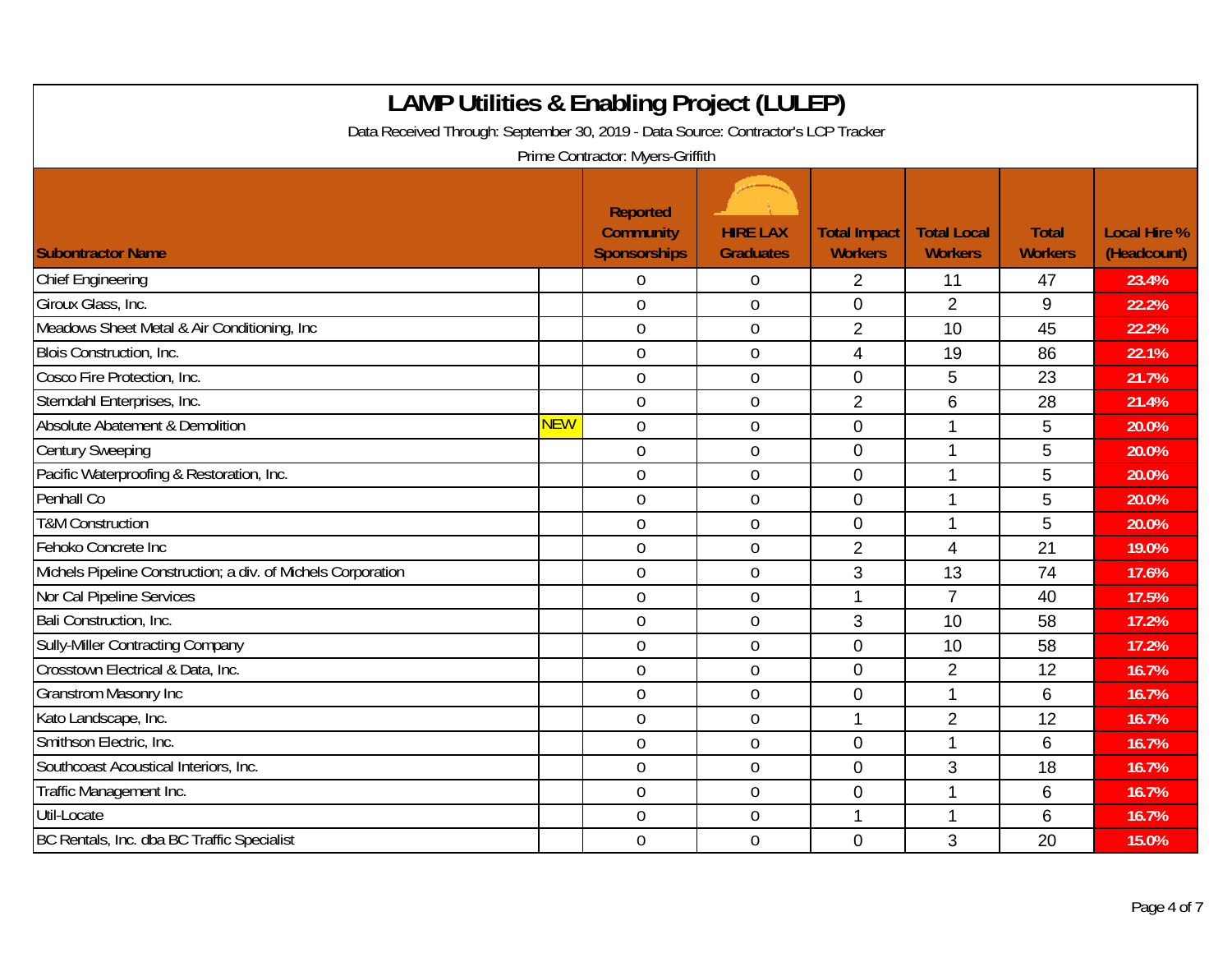| <b>LAMP Utilities &amp; Enabling Project (LULEP)</b><br>Data Received Through: September 30, 2019 - Data Source: Contractor's LCP Tracker<br>Prime Contractor: Myers-Griffith |                                                            |                                     |                                       |                                      |                                |                                    |  |  |  |
|-------------------------------------------------------------------------------------------------------------------------------------------------------------------------------|------------------------------------------------------------|-------------------------------------|---------------------------------------|--------------------------------------|--------------------------------|------------------------------------|--|--|--|
| <b>Subontractor Name</b>                                                                                                                                                      | <b>Reported</b><br><b>Community</b><br><b>Sponsorships</b> | <b>HIRE LAX</b><br><b>Graduates</b> | <b>Total Impact</b><br><b>Workers</b> | <b>Total Local</b><br><b>Workers</b> | <b>Total</b><br><b>Workers</b> | <b>Local Hire %</b><br>(Headcount) |  |  |  |
| Zefiro Corporation                                                                                                                                                            | $\Omega$                                                   | $\boldsymbol{0}$                    | 1                                     | 5                                    | 34                             | 14.7%                              |  |  |  |
| <b>DRS Rebar Inc</b>                                                                                                                                                          | $\overline{0}$                                             | $\mathbf 0$                         | $\overline{0}$                        | 1                                    | $\overline{7}$                 | 14.3%                              |  |  |  |
| 2R Drilling, Inc.                                                                                                                                                             | $\mathbf 0$                                                | $\boldsymbol{0}$                    | 1                                     | 1                                    | 8                              | 12.5%                              |  |  |  |
| Upland Contracting, Inc.                                                                                                                                                      | $\mathbf 0$                                                | $\boldsymbol{0}$                    | $\mathbf 0$                           | 1                                    | 8                              | 12.5%                              |  |  |  |
| G. O. Rodriguez Trucking, Inc.                                                                                                                                                | $\mathbf 0$                                                | $\mathbf 0$                         | $\overline{0}$                        | 5                                    | 41                             | 12.2%                              |  |  |  |
| G&F Concrete Cutting, Inc.                                                                                                                                                    | $\mathbf 0$                                                | $\mathbf 0$                         | $\overline{0}$                        | $\overline{2}$                       | 18                             | 11.1%                              |  |  |  |
| Los Angeles Signal Construction, Inc.                                                                                                                                         | $\overline{0}$                                             | $\mathbf 0$                         | $\overline{0}$                        | 1                                    | 9                              | 11.1%                              |  |  |  |
| R.J. Lalonde, Inc.                                                                                                                                                            | $\mathbf 0$                                                | $\boldsymbol{0}$                    | 1                                     | 1                                    | 9                              | 11.1%                              |  |  |  |
| Ferreira Construction Co, Inc.                                                                                                                                                | $\boldsymbol{0}$                                           | $\boldsymbol{0}$                    | 1                                     | 5                                    | 46                             | 10.9%                              |  |  |  |
| Badger Daylighting Corp.                                                                                                                                                      | $\mathbf 0$                                                | $\mathbf 0$                         | 1                                     | 3                                    | 28                             | 10.7%                              |  |  |  |
| Cindy Trump, Inc., DBA Lindys Cold Planing                                                                                                                                    | $\overline{0}$                                             | $\overline{0}$                      | $\overline{0}$                        | 1                                    | 11                             | 9.1%                               |  |  |  |
| Crane Rental Service, Inc.                                                                                                                                                    | $\mathbf 0$                                                | $\boldsymbol{0}$                    |                                       | 1                                    | 14                             | 7.1%                               |  |  |  |
| All American Asphalt                                                                                                                                                          | $\mathbf 0$                                                | $\mathbf 0$                         | $\overline{4}$                        | 11                                   | 165                            | 6.7%                               |  |  |  |
| AD Improvements Inc                                                                                                                                                           | $\mathbf 0$                                                | $\mathbf 0$                         | $\overline{0}$                        | $\mathbf 0$                          | 3                              | 0.0%                               |  |  |  |
| Anglemyer Crane Rental                                                                                                                                                        | $\mathbf 0$                                                | $\mathbf 0$                         | $\overline{0}$                        | $\overline{0}$                       | 1                              | 0.0%                               |  |  |  |
| Asphalt, Fabric & Engineering, Inc.                                                                                                                                           | $\boldsymbol{0}$                                           | $\boldsymbol{0}$                    | $\mathbf 0$                           | $\overline{0}$                       | 3                              | 0.0%                               |  |  |  |
| Ayala Boring Inc                                                                                                                                                              | $\overline{0}$                                             | $\mathbf 0$                         | $\overline{0}$                        | $\overline{0}$                       | 4                              | 0.0%                               |  |  |  |
| <b>Barneys Hole Digging Service</b>                                                                                                                                           | $\mathbf 0$                                                | $\mathbf 0$                         | $\overline{0}$                        | $\mathbf{0}$                         | $\overline{2}$                 | 0.0%                               |  |  |  |
| Bragg Crane Service (sub to Comet Electric)                                                                                                                                   | $\overline{0}$                                             | $\mathbf 0$                         | $\overline{0}$                        | $\overline{0}$                       | 3                              | 0.0%                               |  |  |  |
| Burros Backhoe Service, LLC                                                                                                                                                   | $\mathbf 0$                                                | $\boldsymbol{0}$                    | $\mathbf 0$                           | $\mathbf 0$                          | $\overline{2}$                 | 0.0%                               |  |  |  |
| C Below Inc                                                                                                                                                                   | $\mathbf 0$                                                | $\boldsymbol{0}$                    | $\mathbf 0$                           | $\mathbf 0$                          | 12                             | 0.0%                               |  |  |  |
| C.M. Peich, Inc.                                                                                                                                                              | $\mathbf 0$                                                | $\mathbf 0$                         | $\mathbf 0$                           | $\overline{0}$                       | $\overline{7}$                 | 0.0%                               |  |  |  |
| Calmex Engineering, Inc.                                                                                                                                                      | $\overline{0}$                                             | $\mathbf 0$                         | $\overline{0}$                        | $\overline{0}$                       | 1                              | 0.0%                               |  |  |  |
| Cell-Crete Corporation                                                                                                                                                        | $\mathbf 0$                                                | $\boldsymbol{0}$                    | $\mathbf 0$                           | $\mathbf 0$                          | 3                              | 0.0%                               |  |  |  |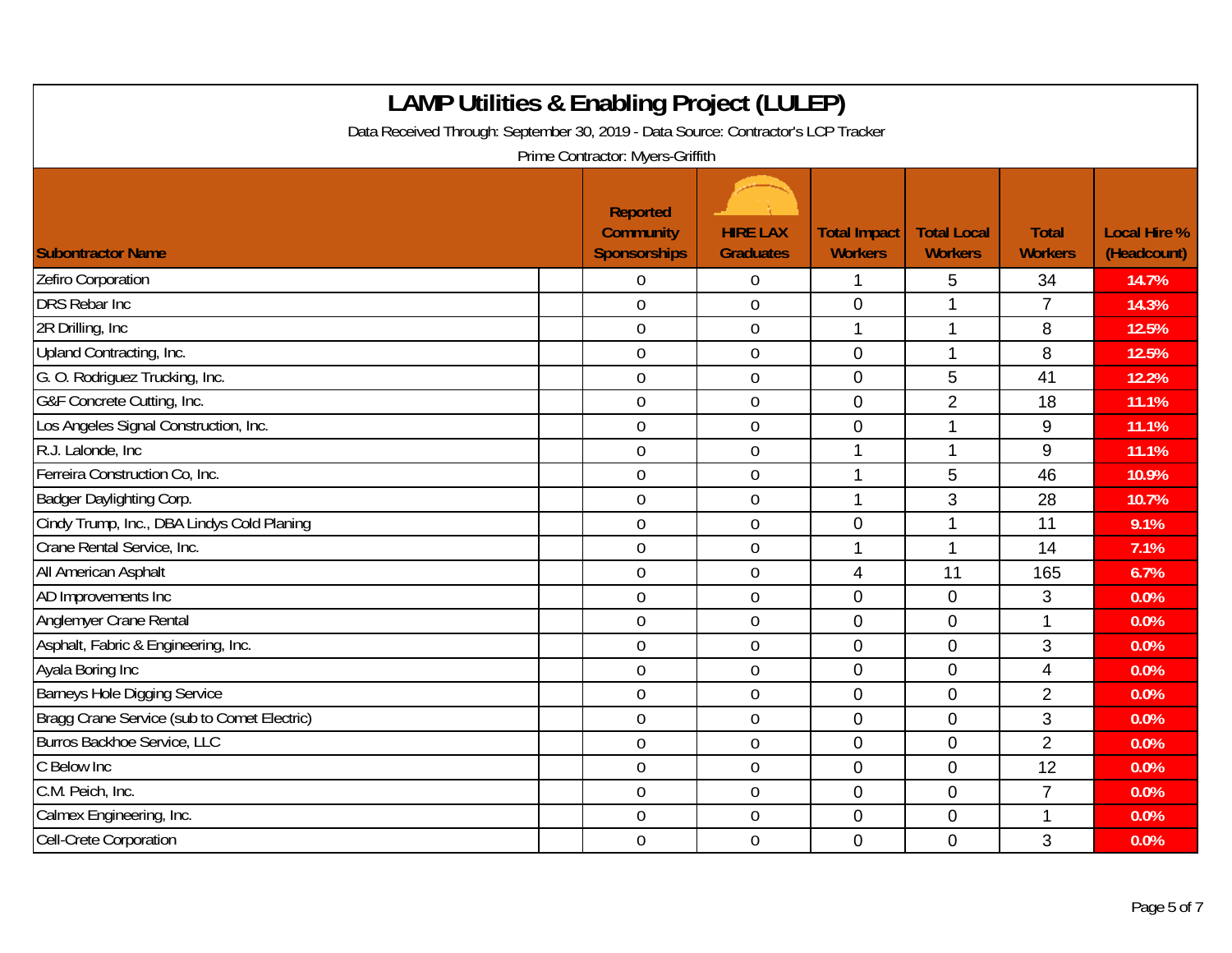| <b>LAMP Utilities &amp; Enabling Project (LULEP)</b><br>Data Received Through: September 30, 2019 - Data Source: Contractor's LCP Tracker<br>Prime Contractor: Myers-Griffith |            |                                                            |                                     |                                       |                                      |                                |                                    |  |  |
|-------------------------------------------------------------------------------------------------------------------------------------------------------------------------------|------------|------------------------------------------------------------|-------------------------------------|---------------------------------------|--------------------------------------|--------------------------------|------------------------------------|--|--|
| <b>Subontractor Name</b>                                                                                                                                                      |            | <b>Reported</b><br><b>Community</b><br><b>Sponsorships</b> | <b>HIRE LAX</b><br><b>Graduates</b> | <b>Total Impact</b><br><b>Workers</b> | <b>Total Local</b><br><b>Workers</b> | <b>Total</b><br><b>Workers</b> | <b>Local Hire %</b><br>(Headcount) |  |  |
| CGO Construction Company, Inc.                                                                                                                                                |            | $\Omega$                                                   | $\overline{0}$                      | $\mathbf 0$                           | $\mathbf 0$                          | 3                              | 0.0%                               |  |  |
| Commercial Scaffolding of CA, Inc.                                                                                                                                            |            | $\overline{0}$                                             | $\overline{0}$                      | $\overline{0}$                        | $\overline{0}$                       | 4                              | 0.0%                               |  |  |
| <b>Connor Concrete Cutting and Coring</b>                                                                                                                                     |            | $\mathbf 0$                                                | $\boldsymbol{0}$                    | $\mathbf 0$                           | $\mathbf 0$                          | 8                              | 0.0%                               |  |  |
| Cornerstone Demolition Corp.                                                                                                                                                  |            | $\mathbf 0$                                                | $\pmb{0}$                           | $\mathbf 0$                           | $\mathbf{0}$                         | 9                              | 0.0%                               |  |  |
| D.C. Drilling Inc                                                                                                                                                             |            | $\overline{0}$                                             | $\mathbf 0$                         | $\overline{0}$                        | $\overline{0}$                       | $\overline{2}$                 | 0.0%                               |  |  |
| Dayton Certified Welding, Inc.                                                                                                                                                |            | $\theta$                                                   | $\overline{0}$                      | $\overline{0}$                        | $\overline{0}$                       | $\overline{2}$                 | 0.0%                               |  |  |
| DeepScan, Inc.                                                                                                                                                                |            | $\overline{0}$                                             | $\mathbf 0$                         | $\overline{0}$                        | $\mathbf 0$                          | 4                              | 0.0%                               |  |  |
| Discovery Hydrovac                                                                                                                                                            |            | $\overline{0}$                                             | $\overline{0}$                      | $\Omega$                              | $\Omega$                             | 1                              | 0.0%                               |  |  |
| DJS General Contracting, Inc.                                                                                                                                                 |            | $\mathbf 0$                                                | $\pmb{0}$                           | $\mathbf 0$                           | $\mathbf 0$                          | 5                              | 0.0%                               |  |  |
| <b>Fastrack Rentals Inc.</b>                                                                                                                                                  |            | $\mathbf 0$                                                | $\boldsymbol{0}$                    | $\mathbf 0$                           | $\mathbf{0}$                         | 1                              | 0.0%                               |  |  |
| Fine Grade Equipment, Inc.                                                                                                                                                    |            | $\overline{0}$                                             | $\mathbf 0$                         | $\overline{0}$                        | $\overline{0}$                       | 6                              | 0.0%                               |  |  |
| Gregg Drilling & Testing, Inc.                                                                                                                                                |            | $\mathbf 0$                                                | $\mathbf 0$                         | $\overline{0}$                        | $\overline{0}$                       | 5                              | 0.0%                               |  |  |
| <b>Ground Penetrating Radar</b>                                                                                                                                               |            | $\overline{0}$                                             | $\overline{0}$                      | $\mathbf 0$                           | $\mathbf 0$                          | 3                              | 0.0%                               |  |  |
| H.D. Construction Equipment, Inc.                                                                                                                                             |            | $\mathbf 0$                                                | $\mathbf 0$                         | $\mathbf 0$                           | $\mathbf 0$                          | $\overline{7}$                 | 0.0%                               |  |  |
| Hardy & Harper                                                                                                                                                                | <b>NEW</b> | $\mathbf 0$                                                | $\boldsymbol{0}$                    | $\mathbf 0$                           | $\overline{0}$                       | $\boldsymbol{9}$               | 0.0%                               |  |  |
| <b>Hydraulic Cranes LLC</b>                                                                                                                                                   |            | $\mathbf 0$                                                | $\mathbf 0$                         | $\mathbf 0$                           | $\overline{0}$                       | 1                              | 0.0%                               |  |  |
| Jim Painter Controls, Inc.                                                                                                                                                    |            | $\overline{0}$                                             | $\mathbf 0$                         | $\overline{0}$                        | $\overline{0}$                       | 1                              | 0.0%                               |  |  |
| <b>Johnson's Tree Service</b>                                                                                                                                                 |            | $\overline{0}$                                             | $\mathbf 0$                         | $\overline{0}$                        | $\Omega$                             | $\overline{2}$                 | 0.0%                               |  |  |
| Lucas Builders, Inc.                                                                                                                                                          |            | $\mathbf 0$                                                | $\mathbf 0$                         | $\mathbf 0$                           | $\overline{0}$                       | 8                              | 0.0%                               |  |  |
| Merli Concrete Pumping                                                                                                                                                        |            | $\mathbf 0$                                                | $\mathbf 0$                         | $\overline{0}$                        | $\overline{0}$                       | $\overline{2}$                 | 0.0%                               |  |  |
| Newman Backhoe Service, Inc.                                                                                                                                                  |            | $\mathbf 0$                                                | $\mathbf 0$                         | $\overline{0}$                        | $\overline{0}$                       | 13                             | 0.0%                               |  |  |
| Pavement Coatings, Inc.                                                                                                                                                       | <b>NEW</b> | $\overline{0}$                                             | $\mathbf 0$                         | $\overline{0}$                        | $\overline{0}$                       | 5                              | 0.0%                               |  |  |
| <b>Pavement Recycling Systems</b>                                                                                                                                             |            | $\overline{0}$                                             | $\mathbf 0$                         | $\overline{0}$                        | $\overline{0}$                       | 10                             | 0.0%                               |  |  |
| PCI                                                                                                                                                                           |            | $\mathbf 0$                                                | $\mathbf 0$                         | $\mathbf 0$                           | $\overline{0}$                       | 22                             | 0.0%                               |  |  |